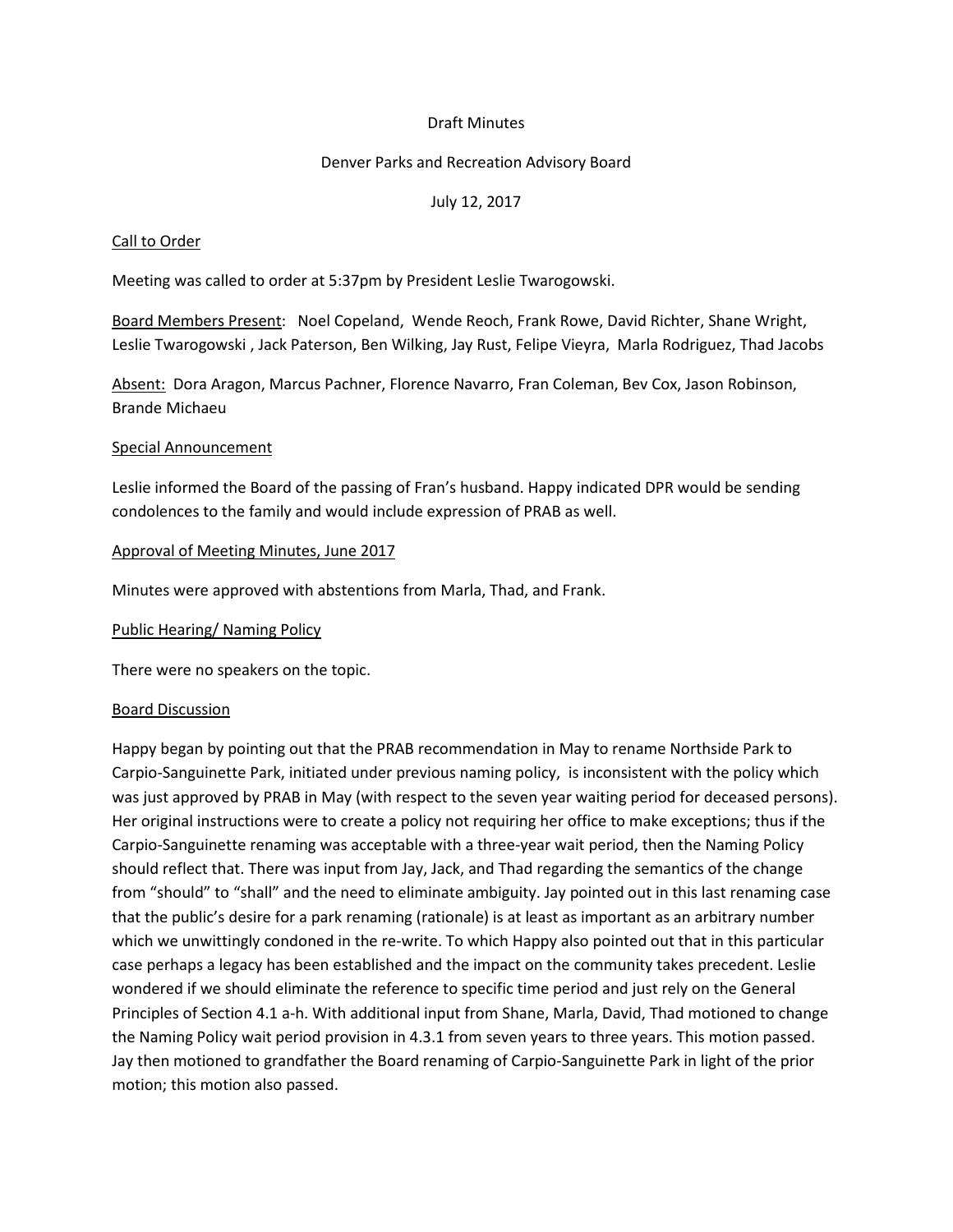## Public Hearing / PECAN Policy

There were no speakers on the topic.

#### Board Discussion

Laura Morales clarified the change requested for public hearings from 45 days to 20 days is consistent with the city charter. The PECAN policy misstated the days needed per charter. DPR aims for 30 days notices, which will not change, despite this adjustment.

With little discussion, a motion was made to approve and the change was passed unanimously.

## Committee Reports

Leslie/GO Bond. Leslie reported that the final bond package re-instated the recommendations of the Executive Committee. Happy further explained how fortunate DPR was to start with an \$80M recommendation by the Exec Committee and then to have that increase by \$57M for a final version of \$136.6M which enables funding to many additional projects.

Wende/Finance Committee. Wende circulated a first draft of a PRAB white paper for establishing guiding principles for budget allocations within DPR. While the budget formally goes to the Mayor in August, there is still time to revise the draft.

Marla commented that Wende did a good job in condensing this document. Shane said he would like to see more emphasis on recreation programming for existing rec centers and commented about the consistent issues between private event (fee-based) versus public use. Happy reiterated the argument for equity in public use versus generating revenue from private use to enable more overall programming. She stated DPR usually errs on the side of lower fees which essentially relates to subsidizing public activity at the expense of the general fund. Happy provided an example of the Mountain Parks Challenge course monies collected for corporate events and how it enables youth programs that otherwise wouldn't be possible. Jay felt the document needs to address deferred maintenance priorities. Thad reiterated that overall park health should be emphasized. Jack said he would support the document but needs more time to consider it. Noel agreed this is a good first draft which we can build improvements into and achieve consensus on later. Wende said she would add the document to the drobox. Leslie asked all to review and provide feedback to Wende within the next week.

Frank/Athletic Field Permit Policy. Laura started by commenting that public meeting last week was small but went well. It is possible to provide online input in July to[p park.permits@denvergov.org.](mailto:park.permits@denvergov.org)

David/Outdoor Downtown. The Outdoor Downtown Master Plan review with LUTI was postponed but now scheduled to committee on Aug  $8<sup>th</sup>$ . Square on 21<sup>st</sup> is going well and DPR is learning from activities and public comments. DDP operates the Beer Garden/Skyline Park thus no specific numbers available to DPR regarding its success. New music programs are underway at Commons Park. DPR has gained an intern position through year end to assist in downtown programming activities and coordination.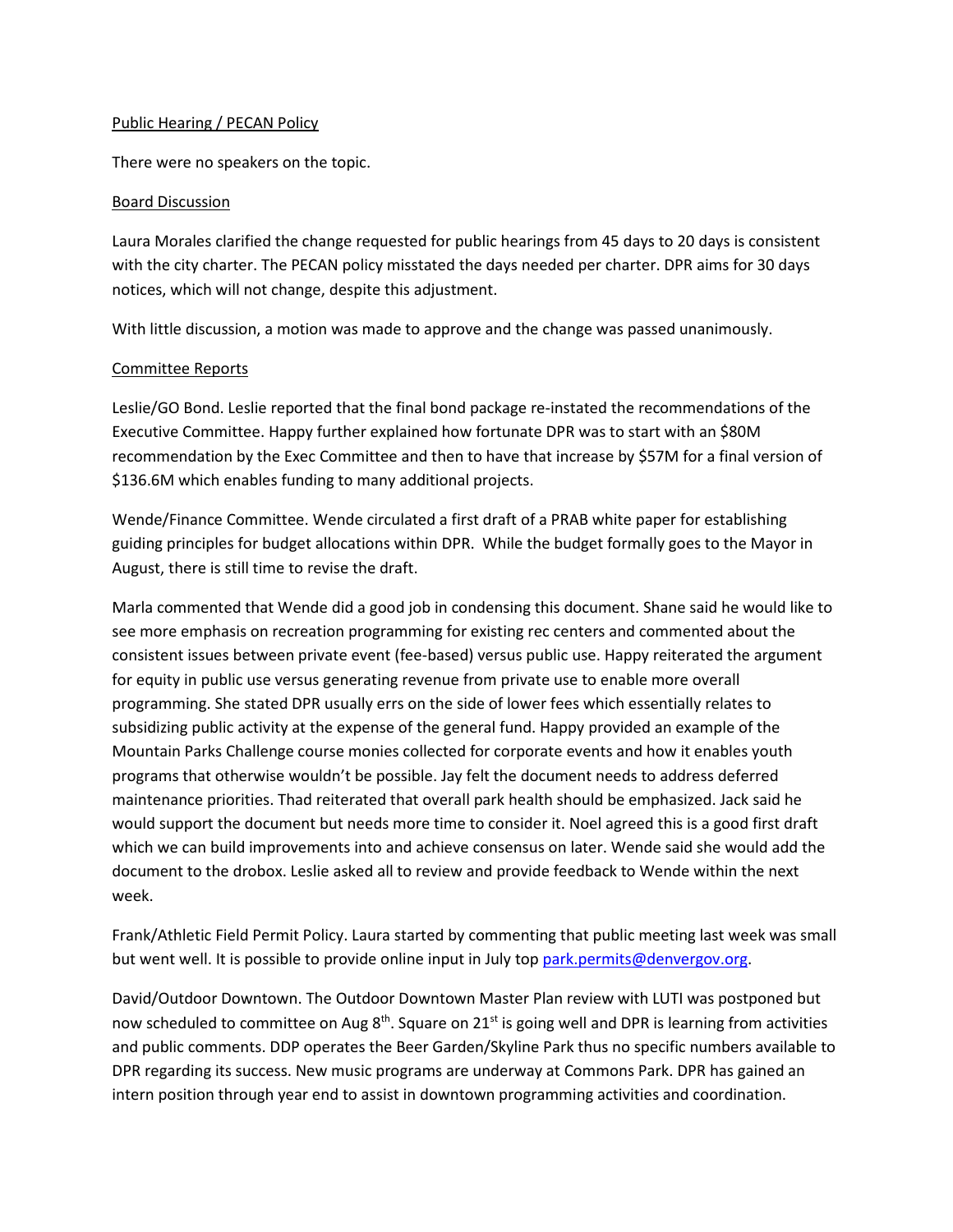David/Overland Music Festival. The specifics of the proposed contract are still being finalized but many details are available and were presented earlier this month to LUTI. Ben inquired as to how the golf course condition (pre-and post event) would be assessed; Happy indicated that DPR has plenty of experience with this throughout the department but in this case additional care and outside experts would be called in. Jack attended a neighborhood meeting with Council members Kashmann and Ortega and reports that many in the community feel steamrolled by the process. Frank's view is that most citizens are in favor of the proposal. Jay expressed concerns over the magnitude of response required for infrastructure, parking, and people moving and is concerned that safety may be impacted. Marla feels more comfortable with the site selection after meeting with Superfly, to learn more of their rationale. Wendy hears mostly positive comments from the public and recognizes the opportunity for the City to gain revenue. She feels the promotor is cognizant of the issues and she is supportive of it. Thad shared an experience with a  $4<sup>th</sup>$  of July event at GVR in which last year had many problems but this year went considerably better; he feels comfortable with Superfly's intentions and expertise. Shane is concerned about transportation arrangements into the festival. He also is curious of the specifics of how Superfly's programs will directly enhance the local community. Noel is concerned as to whether the proceeds received will offset the neighborhood impact. Happy clarified that while the seat tax will go to the general revenue fund, the Mayor and Councilman Clark are working to ensure that the neighborhood will receive funding to address and improve the adjacent neighborhoods. Leslie cited that in her seven years on PRAB she has never seen a proposed admission based event receive so little opposition (directly to her as PRAB member), though acknowledging this event will occur at a park already operated under fee-based admission/enterprise (golf course). She is not aware of a ground swell of opposition towards the proposal and feels they are on the right track.

David further outlined the Mayor's commitment to the local community to establish a citizen based committee to report directly to him after the event and provide input as to what went right and what went wrong outside of the contractual responsibilities which the city will track. A small group consisting of Athmar, Ruby Hill, and Overland RNO representatives, Councilman Clark, a golf community member, a PRAB member, a local business member, and "opponents" of the event will comprise the committee and report to the Mayor.

David asked if PRAB wanted to provide any further statement to City Council for their consideration at the July 24th, contract reading, and the consensus was not to. Jack and Thad suggested we observe how the first festival unfolds before taking any further position regarding it. Happy encouraged PRAB to make comments directing to their appointing body.

Jay/Designations. Next meeting is later this month. Katie Fisher/INC gave a thumbs up sign of support.

Executive Directors Report (Happy Haynes with Laura Morales and Grace Ramirez)

Happy updated PRAB on preparations to attend the City Park Alliance event this summer in Minneapolis since Denver will host the following event in 2019. A video has been prepared to show in Minneapolis which encompasses many perspectives about DPR system and is intended to generate publicity for